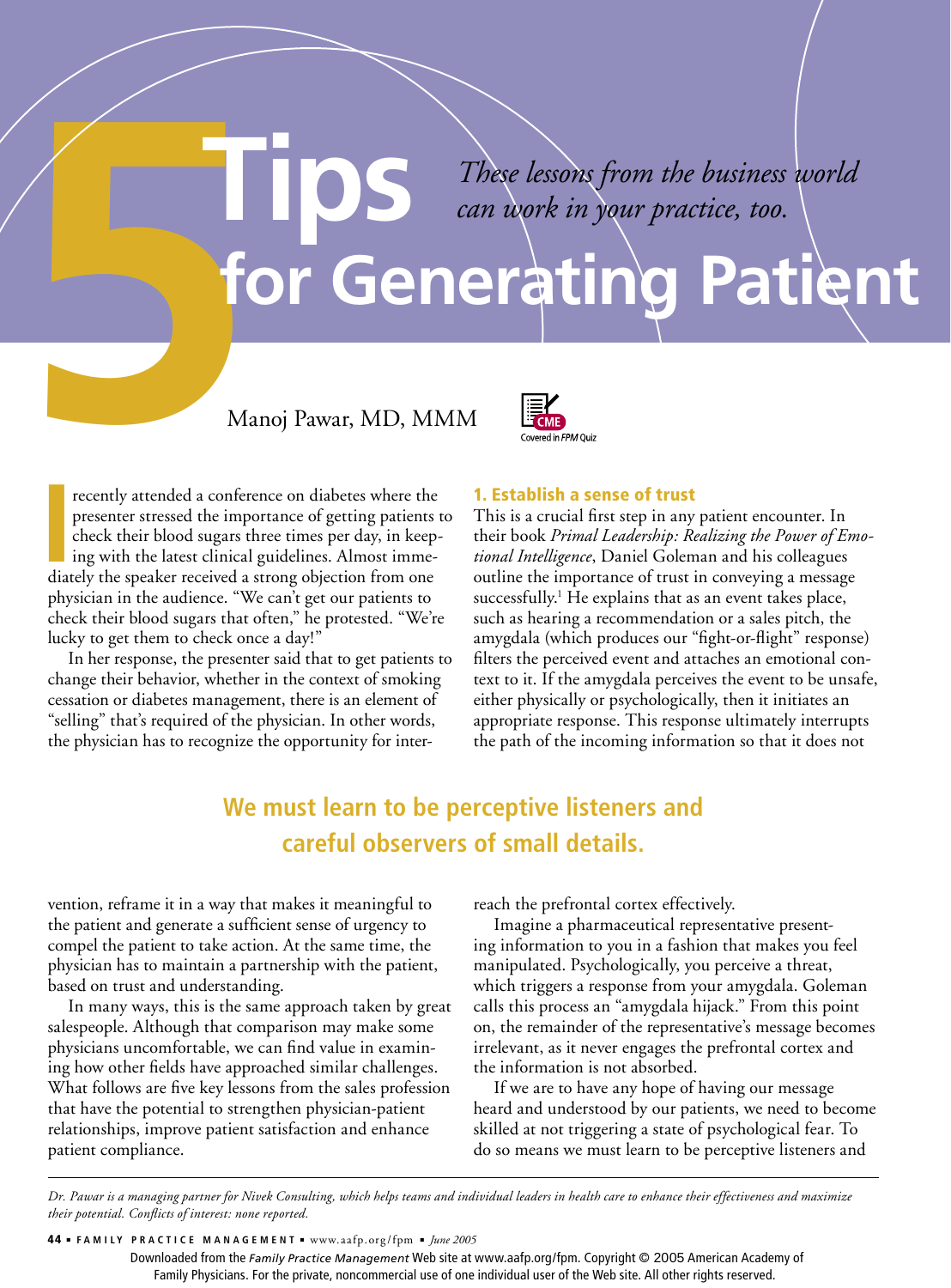# **Satisfaction/and Compliance**

careful observers of small details that give us a glimpse into the lives of patients and enable us to understand their values, goals, challenges and interests over time. Effective salespeople know this tactic, and they gather pieces of important information about their customers. Effective physicians must do the same, using the skills in the next step.

#### 2. Uncover patients' actual needs

Perhaps the most critical skill in uncovering the needs of a client or patient is the skill of inquiry. Central to good dialogue, inquiry involves asking questions with a spirit of curiosity and with a goal of trying to understand how others perceive the world around them. Great salespeople probe to meet customer expectations and to see how they can be of assistance in the future. In essence, they establish themselves as trusted partners and lay the foundation for future business, even if they may not be of immediate assistance.

At first glance, the way to uncover

# KEY POINTS

- Physicians can find ways to improve the doctorpatient relationship by examining what works in other fields, such as sales.
- When patients trust their physician, they are more likely to adhere to treatment plans and follow advice.
- Effective listening and inquiry will help you uncover patients' real needs and goals.

patients' needs may seem straightforward: Simply ask an open-ended question such as, "What brings you in today?" But there is more to it than that.

Many cases of patient dissatisfaction can be traced to an inadequate discovery of patient needs. For example, I recently saw a patient who indicated, when I asked, that she had come to get her iron levels checked. Given the hectic nature of the day, I was tempted to draw the lab tests and call it a day. Suspecting that this would not have met her needs, I responded with interest: "It sounds like this is worrying you. What brings you to want to get these levels checked?"

As the conversation unfolded, she proceeded to tell me that she had resolved to improve her health by losing weight. Her plan included eating right and exercising, but she said that she lacked the energy to exercise. She had done some preliminary research that had led her to think about her iron levels. As a result of our conversation, we were able to enhance her trust, gain insight into her goals and identify other areas where our office's clinical services could be helpful. By taking the time to probe a bit deeper, we created the foundation for a stronger long-term physicianpatient relationship.

I use this approach often, especially with new patients or with those who come for annual physical exams. Asking patients to describe how they see themselves in five years and how I can help them attain their

### SPEEDBAR**®**

➤➤

**Physicians who struggle with patient compliance should consider trying a "sales" approach during patient visits.**

#### ➤➤

**Selling a treatment plan to a patient involves converting a sense of apathy to a sense of urgency.** 

# ➤➤ **Before a patient will**

**buy into your plan, you must create a partnership with your patients based on trust and understanding.**